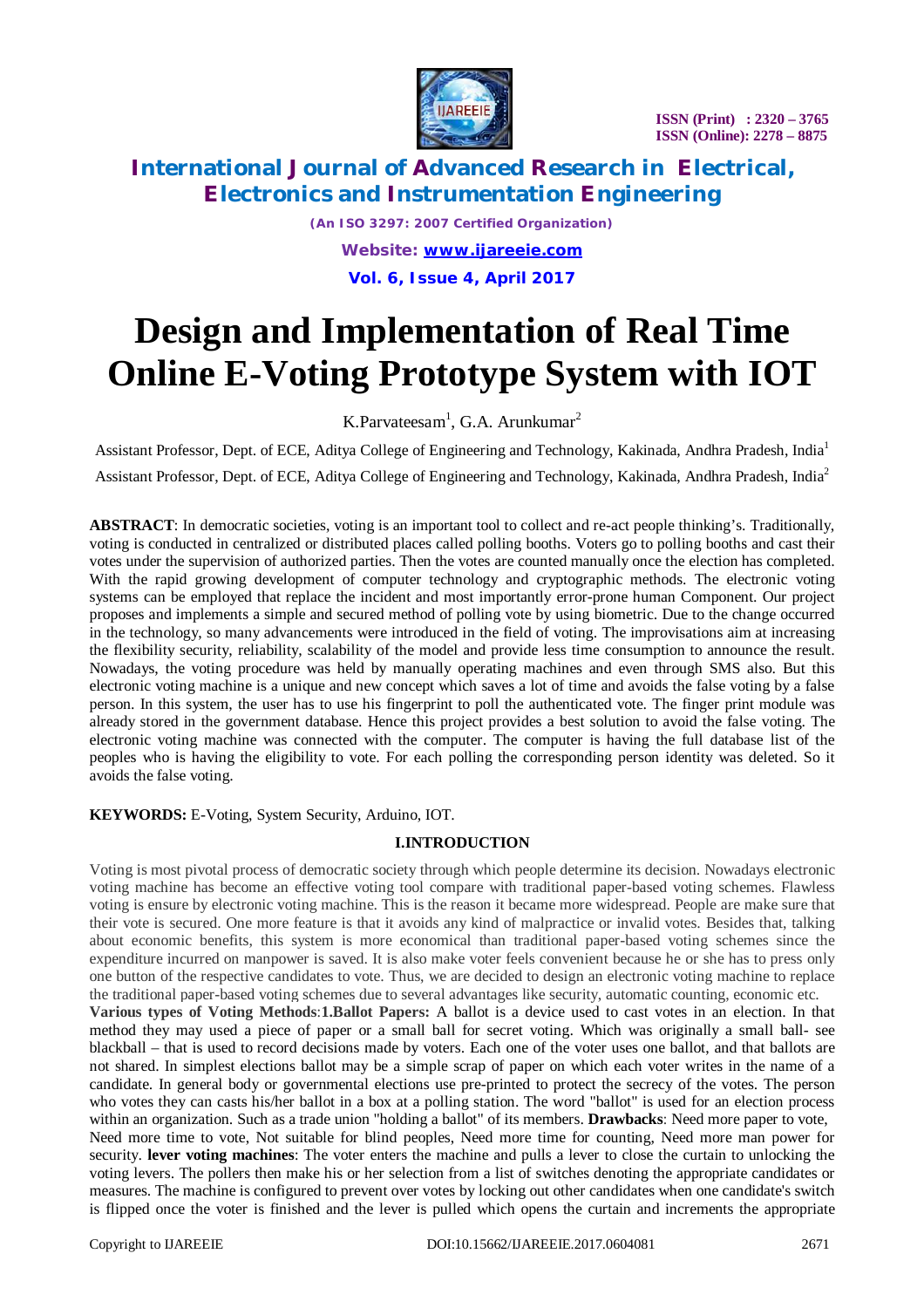

### **International Journal of Advanced Research in Electrical, Electronics and Instrumentation Engineering**

*(An ISO 3297: 2007 Certified Organization)*

#### *Website: [www.ijareeie.com](http://www.ijareeie.com)*

#### **Vol. 6, Issue 4, April 2017**

counters for each candidate and measure also the results are then hand written by the precinct officer at the conclusion of voting. **Drawbacks:** Complex voting procedure, More time to vote, Recount of voting is not possible, Expensive to test, complete tests are extremely rare, Expensive to move and store, Difficult to test, Complex to maintain, Far from secure against vote fraud. **punched cards:** Punched card systems employ a card (or cards) and a small clipboard-sized device for recording votes. Voters punch holes in the cards (with a supplied punch device) opposite their candidate or ballot choice issue. After voting, the voter may place the ballot in a ballot box or the ballot may be fed into a computer vote tabulating device at the precinct. **Drawbacks:** Candidate names are not specified in the machine, Confidential polling is not possible, More security is required. Electronic Voting Machines Had been developed machine to replace these traditional voting schemes due to several advantages like security, automatic counting, economic etc.

**Literature survey :** [1] Khasawneh, M., Malkawi, M., & Al-Jarrah, O., "A Biometric-Secure e-Voting System for Election Process," Proceeding of the 5<sup>th</sup>, International Symposium on Mechatronics and its Applications (ISMA08), (2008), Amman, Jordan.It is needless to mention that India is the largest democratic country in the world. Elections are conducted at various levels to choose their representatives by the people of the nation. The elections should be conducted in a right manner to ensure that the term "Democracy" should not lose its value. It is observed that there are so many problems associated with conduction of elections in the country such as percentage of voting is at most 60% in most of the cases, rigging in the elections..etc. In order to overcome these kinds of problems, it is proposed to use Aadhar Card and Biometric means to conduct Elections in India. The main idea is to introduce the biometric voting system with the linkage of UID. Nowadays UID became inevitable and all the data of the people like finger prints and irises are already collected at the time of enrolment. By using this database in the main server, with the help of IOT (Internet of Things), we can introduce this voting system at the booth level to ensure transparency in the polling process. The voter can utilize their vote in anywhere in the country for their respective constituency.

[2] Prasad, H. K., Halderman, A. J., & Gonggrijp, R., "Security Analysis of India's Electronic Voting Machines," International Journal For Research In Emerging Science And Technology, Volume-2, Issue-3, E-Issn: 2349-7610, March-2015. The objective of voting is to allow voters to exercise their right to express their choices regarding specific issues, pieces of legislation, citizen initiatives, constitutional amendments, recalls and/or to choose their government and political representatives. Technology is being used more and more as a tool to assist voters to cast their votes. To allow the exercise of this right, almost all voting systems around the world include the following steps: voter identification and authentication, voting and recording of votes cast, vote counting, publication of election results. Voter identification is required during two phases of the electoral process: first for voter registration in order to establish the right to vote and afterwards, at voting time, to allow a citizen to exercise their right to vote by verifying if the person satisfies all the requirements needed to vote (authentication). Security is a heart of e-voting process. Therefore the necessity of designing a secure e-voting system is very important. Usually, mechanisms that ensure the security and privacy of an election can be time consuming, expensive for election administrators, and inconvenient for voters. There are different levels of e-voting security. Therefore serious measures must be taken to keep it out of public domain. Also, security must be applied to hide votes from publicity. There is no measurement for acceptable security level, because the level depends on type of the information. An acceptable security level is always a compromise between usability and strength of security method.

#### **II.SYSTEM MODEL AND ASSUMPTIONS**

**PROPOSED APPROACH:** With the aim of conducting democratic election, we proposed the system to Endeavour to improve the easy usage of the voting machine with authentication and an acknowledgement slip will provide for every polling which occurs. And a touch screen is used to give input so it is so highly easy to overcome the button problem. GSM module is used for sending result to the corresponding authority. The following are the advantages of secure voting machine using biometric: **Security:** The system is free from intentional tamper. It is not possible to hack the machine. Though this factor depends on the personnel integrity, attempts should be made to make the model as secure as possible. In this machine every user uses his/her finger print. The votes will be successful only after successful verification of their finger print. **Reliability:** The machine registers the votes faithfully. A vote is never altered. A valid vote is never eliminated, from the final tally and an invalid vote is not counted. Vote counting is flawless. The final vote tally must be perfect. Most important think the votes are stored in EEPROM memory, where the numbers of votes are stored permanently.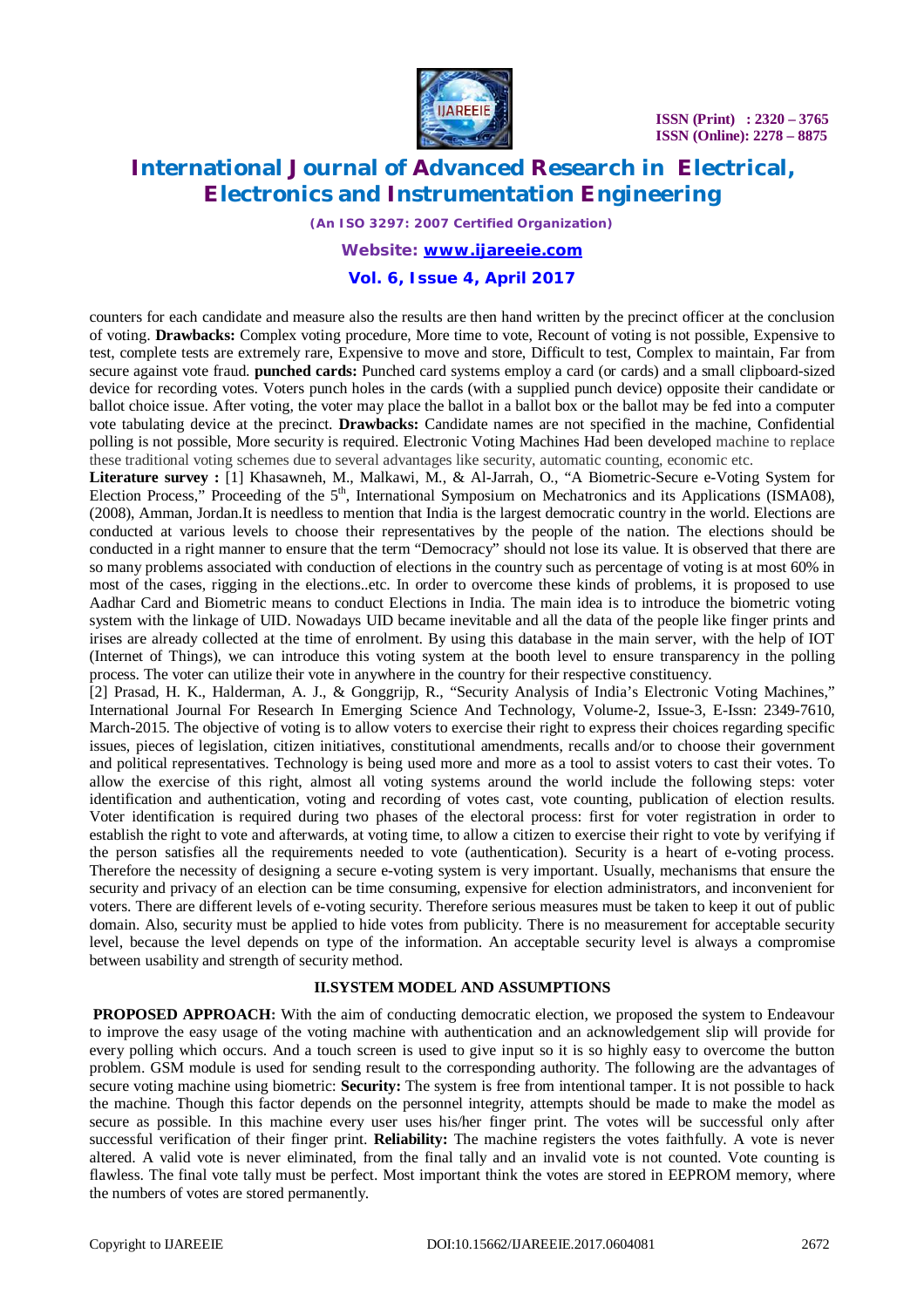

### **International Journal of Advanced Research in Electrical, Electronics and Instrumentation Engineering**

*(An ISO 3297: 2007 Certified Organization) Website: [www.ijareeie.com](http://www.ijareeie.com)* **Vol. 6, Issue 4, April 2017**

**Scalability:** It is easy to use the basic design for any number of voters. A touch screen is also used to improve the scalability. The model is able to handle increasing voter participation without any stress on performance. **Flexibility:** In this method the design of the system is such that it can be put to use in various polling systems, with different requirements and mechanisms. **Super sensitive circuitry(No invalid votes):** Inside the control unit, hidden from the person is an extremely sensitive circuitry that takes care of common election errors or malpractices like duplication vote. For instance, if one were to press two or more buttons simultaneously, then no votes supposed to be cast. Even if there was a micro-second difference in the pressing of the switches and the EVM is sensitive enough to trace and identify the twitch that was press first. **Hi-tech Simplicity:** To commence polling, the polling officer activates the "Ballot" switch on the control unit. The voter then has topers the button of his choice on the ballot unit. This is followed by a short beep sound, indicating that the vote has been cast. Once again, the polling officer has to press the "Ballot" switch to clear the machine for the next voter to cast his vote.

#### **III.HARDWARE DESIGN**

"ONLINE VOTING SYSTEM" is an online voting technique. It is based on the other online services like "ONLINE RESERVATION SYSTEM" .In this system people who have citizenship of INDIA and whose age is above 18 years of any sex can give his\her vote online without going to any polling booth. There is a DATABASE which is maintained by the ELECTION COMMISION OF INDIA in which all the names of voter with complete information is stored. In "ONLINE VOTING SYSTEM" a voter can use his\her voting right online without any difficulty. He\She has to fill a registration form to register himself\herself. All the entries is checked by the DATABASE which has already all information about the voter. If all the entries are correct then a USER ID and PASSWORD is given to the voter, by using that ID and PASSWORD.

#### **Block diagram:**



#### **Fig: Hardware prototype.**

The above figure shows that the hardware prototype consists mainly two modules Finger print module to recognize voter's thumb and nominees too and the second important module is ZIGBEE module which is used for wireless communication and it can transmit the data which is scanned by finger print module through ARDUINO to Personal computer. The LCD display can be used to display successful scanning of finger print and also ask the next voter to register thumb and registered vote also.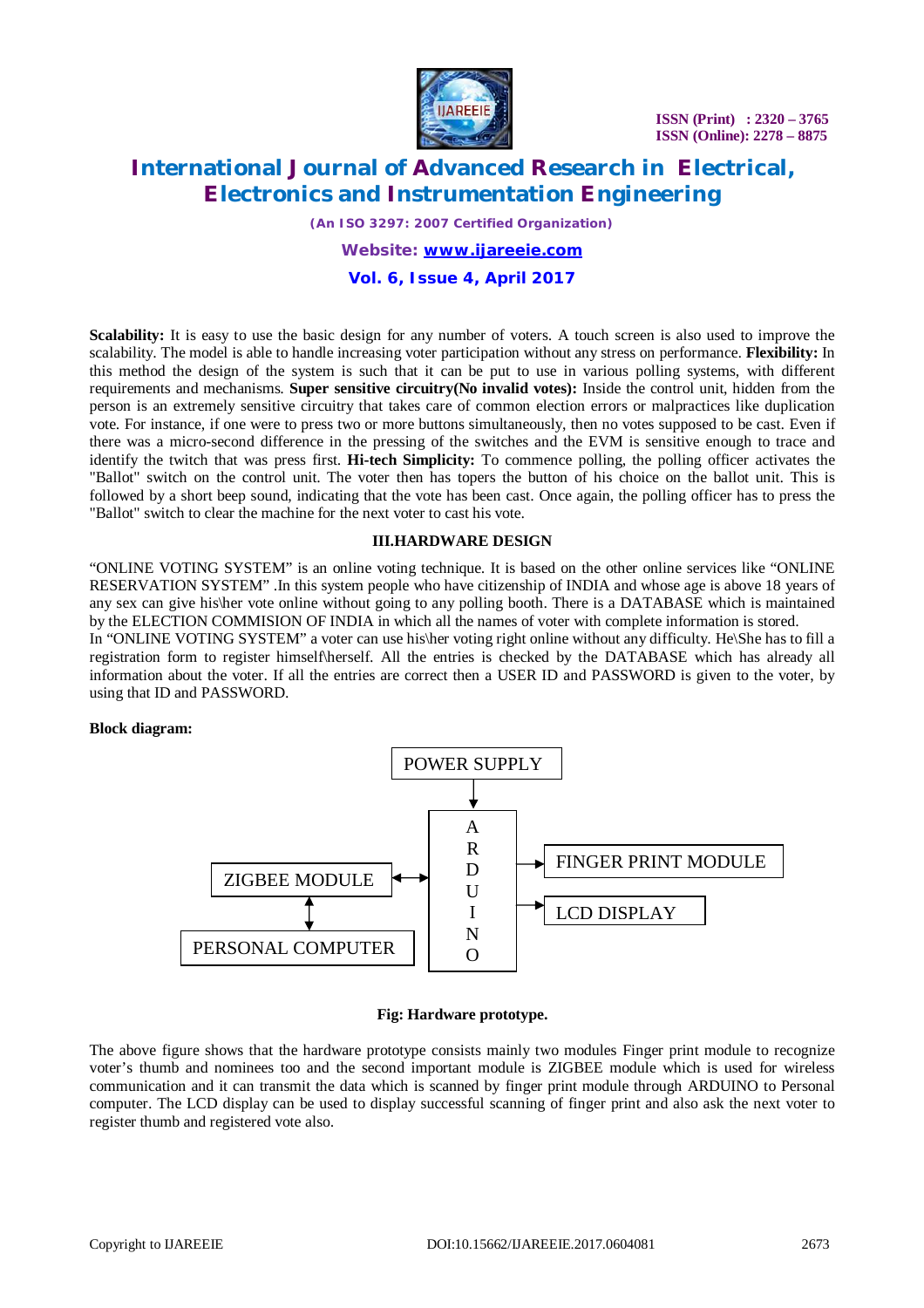

### **International Journal of Advanced Research in Electrical, Electronics and Instrumentation Engineering**

*(An ISO 3297: 2007 Certified Organization)*

*Website: [www.ijareeie.com](http://www.ijareeie.com)*

#### **Vol. 6, Issue 4, April 2017**

**Flowchart:** START FINGER PRINT AUTHENTICATION MISS MATCHING MATCHING PROCESS ENABLE THE MACHINE INVALID USER PROCEED TO VOTE NEXT PERSON TO VOTE ENCODING ╈ TRANSMIT THE RESULT**Fig: Prototype Working Receiving side:** RECEIVE THE ENCODED RESULT DECODING ANNOUNCING THE RESULT **STOP** 

 **Fig: prototype Receiver.**

Scope: The scope of the project that is hosted on the server. There is a DATABASE which is maintained by the ELECTION COMMISION OF INDIA in which all the names of voter with complete information is stored. **Overview:**  Project is related to Online Voting System. The project maintains two levels of users:-1.Administrator Level, 2.Voter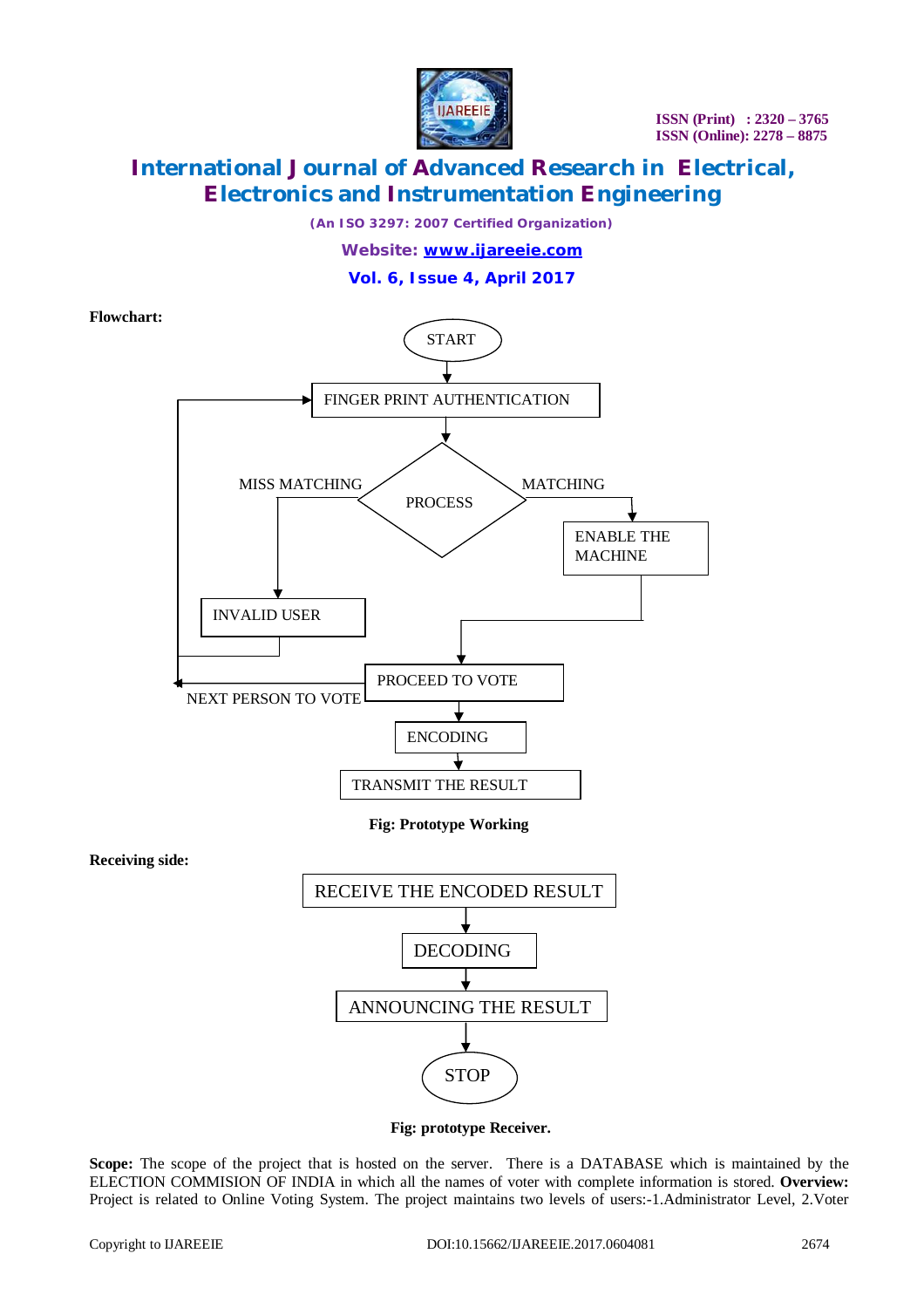

### **International Journal of Advanced Research in Electrical, Electronics and Instrumentation Engineering**

*(An ISO 3297: 2007 Certified Organization)*

#### *Website: [www.ijareeie.com](http://www.ijareeie.com)*

#### **Vol. 6, Issue 4, April 2017**

Level. Main facilities available in this project are:-1.Maintaining voter's Identification,2.Providing online voting management,3.Providing Updating of voter's information,4.Provide voter information to ELECTION COMMISION OF INDIA,5.ELECTION COMMISION OF INDIA maintains the complete information of voter, 6.Voter can give his\her vote from any part of India.

#### **IV.SOFTWARE IMPLEMENTATION**

*Arduino Software :*Make sure you have the right item selected in the **Tools > Board** menu. If you have an Arduino Uno, you'll need to choose it. Also, newer Arduino Duemilanove boards come with an ATmega328, while older ones have an ATmega168. To check, read the text on the microcontroller (the larger chip) on your Arduino board. For more information on the board menu items, see the guide to the Arduino environment. Then, check that the proper port is selected in the **Tools > Serial Port** menu (if your port doesn't appear, try restarting the IDE with the board connected to the computer). On the Mac, the serial port should be something like /dev/tty.usbmodem621 (for the Uno or Mega 2560) or /dev/tty.usbserial-A02f8e (for older, FTDI-based boards). On Linux, it should be /dev/ttyACM0 or similar (for the Uno or Mega 2560) or /dev/ttyUSB0 or similar (for older boards). On Windows, it will be a COM port but you'll need to check in the Device Manager (under Ports) to see which one. If you don't seem to have a serial port for your Arduino board, see the following information about drivers. *Drivers :* Drivers provide a way for software on your computer (i.e. the Arduino software) to talk to hardware you connect to your computer (the Arduino board). In the case of Arduino, the drivers work by providing a virtual serial port (or virtual COM port). The Arduino Uno and Mega 2560 use standard drivers (USB CDC) provided by the operating system to communicate with the ATmega8U2 on the board. Other Arduino boards use FTDI drivers to communicate with the FTDI chip on the board (or in the USB-serial convertor). The easiest way to check if the drivers for your board are installed correctly is by opening the **Tools > Serial Port** menu in the Arduino software with the Arduino board connected to your computer. Additional menu items should appear relative to when you open the menu without the Arduino connected to your computer. Note that it shouldn't matter what name the Arduino board's serial port gets assigned as long as that's the one you pick from the menu. On Windows 7 (particularly the 64-bit version), you might need to go into the Device Manager and update the drivers for the Uno or Mega 2560. Just right click on the device (the board should be connected to your computer), and point Windows at the appropriate .inf file again. The .inf is in the drivers/ directory of the Arduino software (not in the FTDI USB Drivers sub-directory of it). If you get this error when installing the Uno or Mega 2560 drivers on Windows XP: "The system cannot find the file specified", you might try this suggestion (about adding a "RunOnce" key to "HKEY\_LOCAL\_MACHINE\SOFTWARE\Microsoft\Windows\CurrentVersion"). On Linux, the Uno and Mega 2560 show up as devices of the form /dev/ttyACM0. These are not supported by the standard version of the RXTX library that the Arduino software uses for serial communication. The Arduino software download for Linux includes a version of the RXTX library patched to also search for these /dev/ttyACM\* devices. There's also an Ubuntu package (for 11.04) which includes support for these devices. If, however, you're using the RXTX package from your distribution, you may need to symlink from /dev/ttyACM0 to /dev/ttyUSB0 (for example) so that the serial port appears in the Arduino software. *Access to the Serial Port :* On Windows, if the software is slow to start or crashes on launch, or the Tools menu is slow to open, you may need to disable Bluetooth serial ports or other networked COM ports in the Device Manager. The Arduino software scans all the serial (COM) ports on your computer when it starts and when you open the Tools menu, and these networked ports can sometimes cause large delays or crashes. Check that you're not running any programs that scan all serial ports, like USB Cellular Wifi Dongle software (e.g. from Sprint or Verizon), PDA sync applications, Bluetooth-USB drivers (e.g. BlueSoleil), virtual daemon tools, etc. Make sure you don't have firewall software that blocks access to the serial port (e.g. ZoneAlarm). You may need to quit Processing, PD, vvvv, etc. if you're using them to read data over the USB or serial connection to the Arduino board. On Linux, you might try running the Arduino software as root, at least temporarily to see if fixes the upload.

#### **V. SECURITY**

**Finger Print Module:** Finger print module is an input device used for Fingerprint processing which includes two parts: fingerprint enrolment and fingerprint matching (the matching can be 1:1 or 1:N). When enrolling, user needs to enter the finger two times. The system will process the two time finger images, generate a template of the finger based on processing results and store the template. When matching, user enters the finger through optical sensor and system will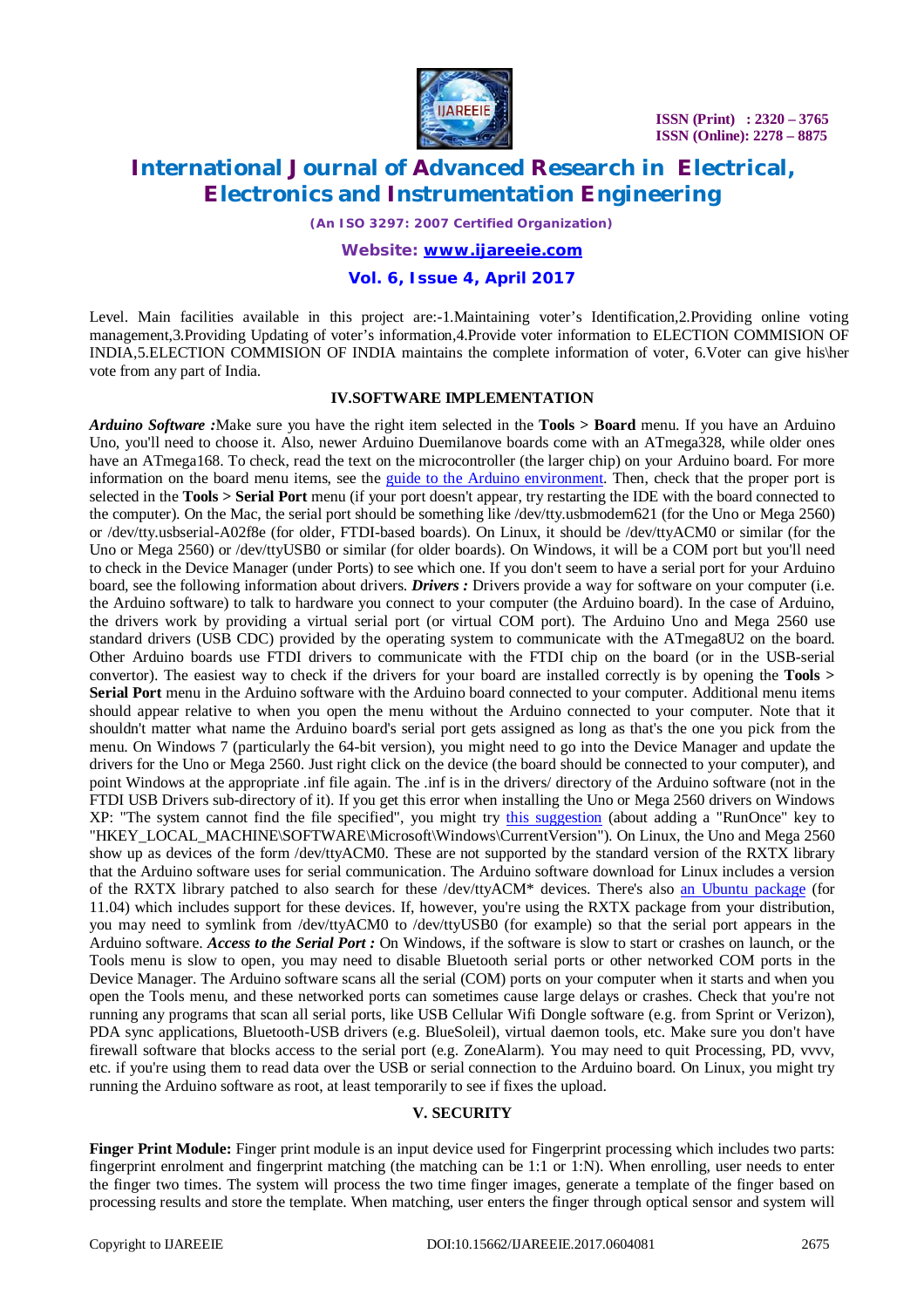

### **International Journal of Advanced Research in Electrical, Electronics and Instrumentation Engineering**

*(An ISO 3297: 2007 Certified Organization)*

#### *Website: [www.ijareeie.com](http://www.ijareeie.com)*

#### **Vol. 6, Issue 4, April 2017**

generate a template of the finger and compare it with templates of the finger library. For 1:1 matching, system will compare the live finger with specific template designated in the Module; for 1:N matching, or searching, system will search the whole finger library for the matching finger. In both circumstances, system will return the matching result, success or failure. Fingerprints are graphical flow like ridges present on human fingers. Fingerprints are believed to be unique to each person and also for fingers. So fingerprints have being used for identification and forensic investigation for a long time. A fingerprint consists of many ridges and furrows. Basically there are 3 types of fingerprint patterns.



However shown by intensive research on fingerprint recognition, fingerprints are not distinguished by their ridges, furrows and patterns but by minutia, which are some abnormal points on their Edges .Among the variety of types, two are most significant. They are termination and bifurcation





Fingerprint module's processing, shown in fig includes two parts: fingerprint enrolment and fingerprint matching (the matching can be 1:1 or 1:N). When enrolling, user needs to enter the finger two times. The system will process the two time finger images, generate a template of the finger based on processing results and store the template. When matching, user enters the finger through optical sensor and system will generate a template of the finger and compare it with templates of the finger library. For 1:1 matching, system will compare the live finger with specific template designated in the Module; for 1:N matching, or searching, system will search the whole finger library for the matching finger. In both circumstances, system will return the matching result, success or failure.

#### **VI. RESULT**

"ONLINE VOTING SYSTEM" is an online voting technique. It is based on the other online services like "ONLINE RESERVATION SYSTEM" .In this system people who have citizenship of INDIA and whose age is above 18 years of any sex can give his\her vote online without going to any polling booth. There is a DATABASE which is maintained by the ELECTION COMMISION OF INDIA in which all the names of voter with complete information is stored.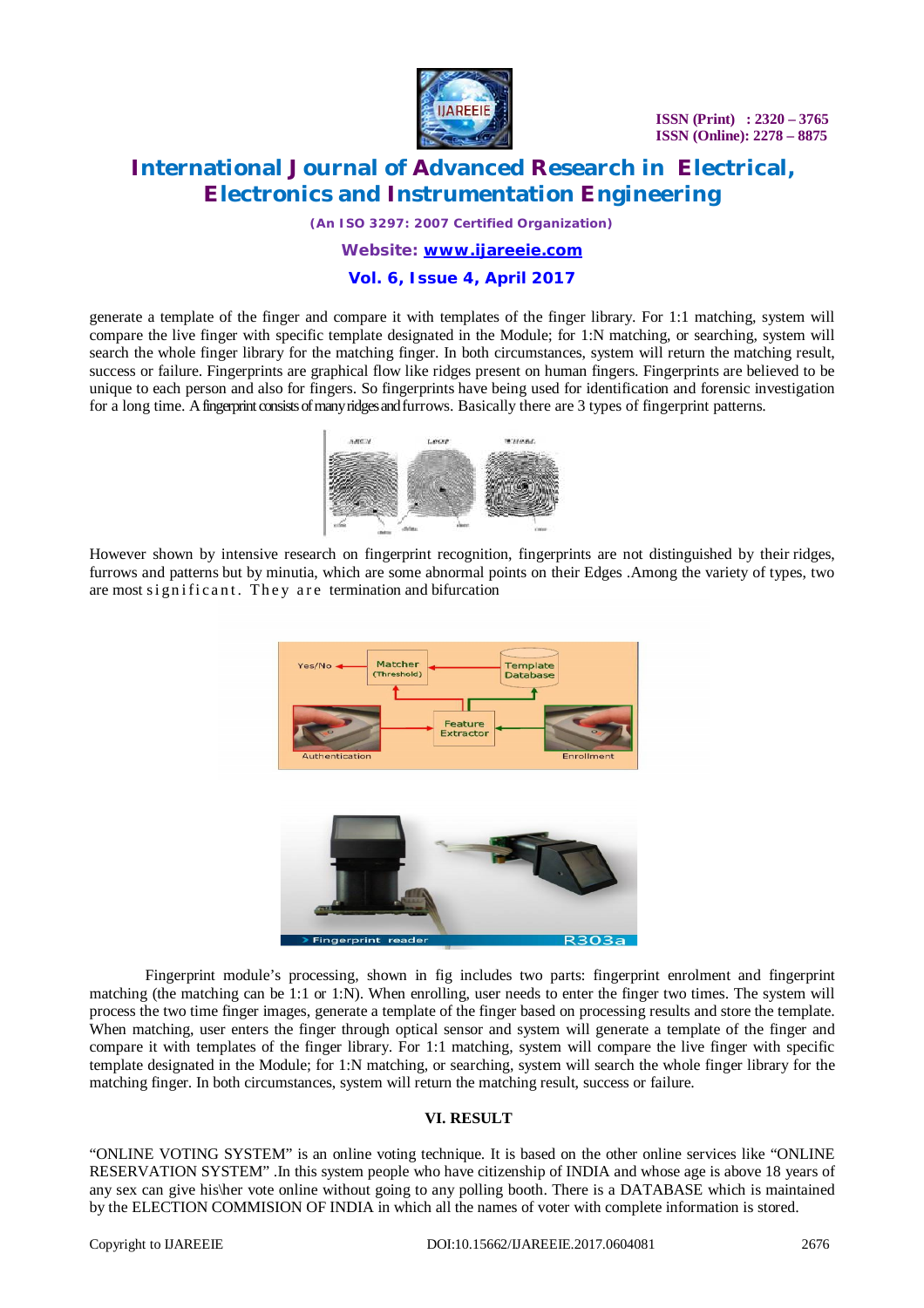

### **International Journal of Advanced Research in Electrical, Electronics and Instrumentation Engineering**

*(An ISO 3297: 2007 Certified Organization)*

#### *Website: [www.ijareeie.com](http://www.ijareeie.com)*

#### **Vol. 6, Issue 4, April 2017**

In "ONLINE VOTING SYSTEM" a voter can use his\her voting right online without any difficulty. He\She has to fill a registration form to register himself\herself. All the entries is checked by the DATABASE which has already all information about the voter. If all the entries are correct then a USER ID and PASSWORD is given to the voter, by using that ID and PASSWORD. The following figures shows that user registration process, finger print ID recognition and storing in the web page. Transmitting side will be the designed kit prototype will send the data through ZIGBEE module to receiver using IOT.

#### **Receiving Side:**

| <b>Online Voting System</b>        | <b>CLEAR DATA</b>                        | <b>LogOut</b> | $\Box$<br>$\times$           |
|------------------------------------|------------------------------------------|---------------|------------------------------|
| Select COMport COM4<br>v.          | Registration                             |               |                              |
| ID:                                | <b>O</b> Nominees<br>O Voter             |               | <b>JOHTENS THE NESCIENCI</b> |
|                                    | Name:<br><b>PARVATEESAM</b>              |               |                              |
|                                    | Party Name:<br>ECE<br>Adhar Number: 1234 |               |                              |
|                                    | <b>Finger Print</b>                      | $-1$ $-1$     |                              |
| <b>RESULTS</b>                     | <b>Submit</b>                            |               |                              |
| <b>Waiting for Finger Print ID</b> |                                          |               |                              |

**Fig: Waiting for user finger print**

| ____                        |                             | o<br>$\times$                   |
|-----------------------------|-----------------------------|---------------------------------|
| <b>Online Voting System</b> | <b>CLEAR DATA</b><br>LogOut | <b>SACTAL ADAM</b>              |
| Select COMport COM4<br>v.   | Registration                |                                 |
|                             | <b><i>C</i></b> Nominees    |                                 |
|                             | O Voter<br>$\overline{z}$   | <b>ENLIGHTENS THE NESCIENCE</b> |
|                             | Name:<br>KISHORE            |                                 |
|                             | Party Name:<br>ECE3         |                                 |
|                             | Adhar Number: 5678          |                                 |
|                             | <b>Finger Part</b><br>N     |                                 |
| <b>RESULTS</b>              | <b>Submit</b>               |                                 |
| <b>Got Finger Print ID</b>  |                             |                                 |

**Fig: system recognized the user's finger print**

| <b>Online Voting System</b><br>Select COMport COM4<br>$\overline{\phantom{a}}$ | <b>CLEAR DATA</b><br><b>LogOut</b>                 |
|--------------------------------------------------------------------------------|----------------------------------------------------|
|                                                                                | NLIGHTENS THE<br>Voting<br>$@$ ECE                 |
|                                                                                | $O$ ECE3<br>O No Party<br>O No Party<br>O No Party |
| <b>RESULTS</b>                                                                 | <b>Submit</b>                                      |

**Fig: Successful registration of voter**